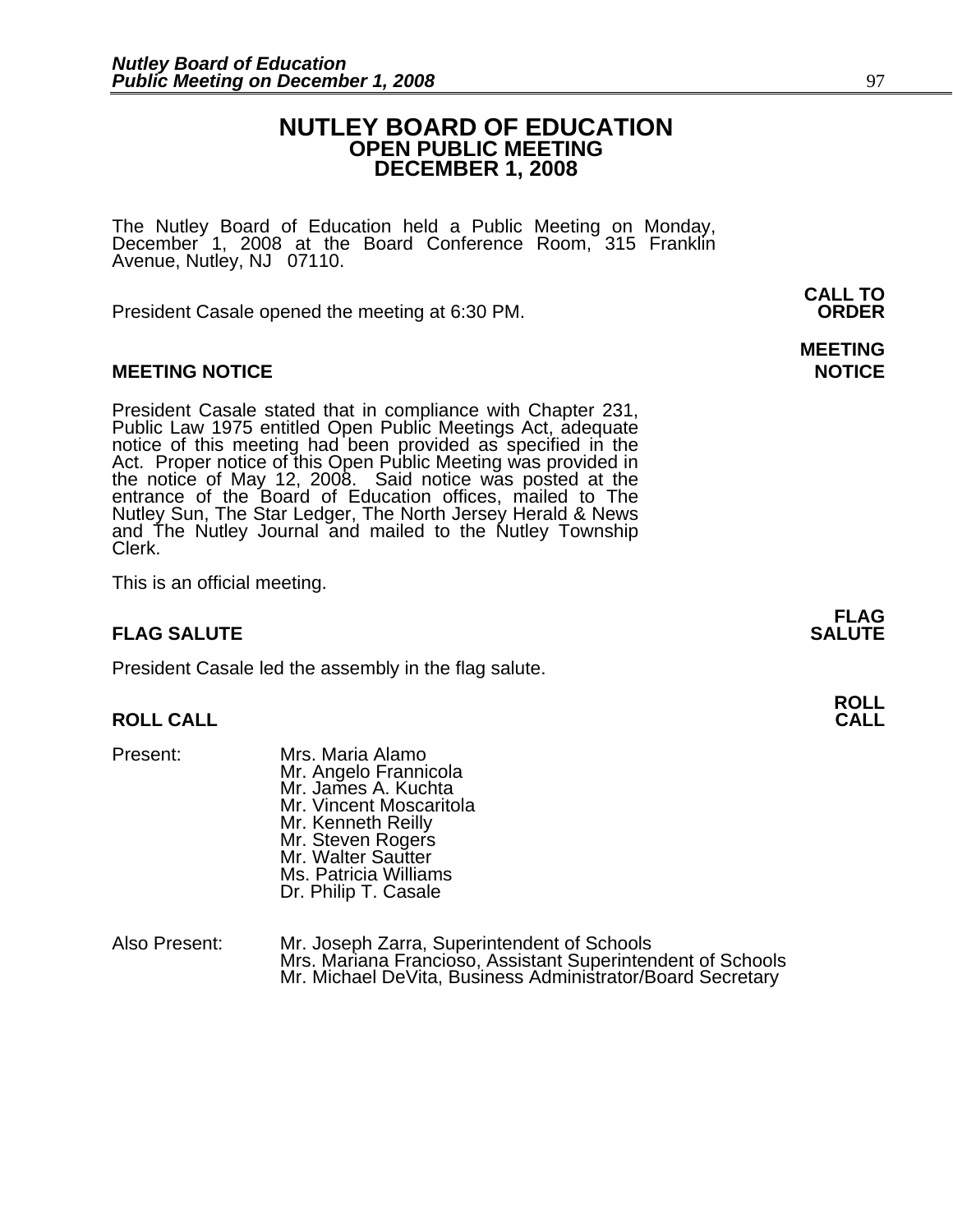#### **MOTION TO ADJOURN TO EXECUTIVE SESSION**

At 6:35 PM Trustee Rogers moved, and Trustee Kuchta seconded, the following resolution:

WHEREAS, the Board of Education will be discussing matters exempt from public discussion pursuant to N.J.S.A. 10:4-12,

NOW, THEREFORE, BE IT RESOLVED that the Board of Education recess to Closed Executive Session at this time to discuss the following:

Contractual Matters

BE IT FURTHER RESOLVED that the results of the discussions will be made public by inclusion on the agenda of a subsequent meeting of the Board of Education or when the reasons for discussing such matters in closed session no longer exist.

The motion was approved by voice vote.

#### **RECONVENE MEETING RECONVENE**

At 8:00 PM Trustee Sautter moved, Trustee Frannicola seconded, and the Board unanimously approved by voice vote a motion to reconvene the public meeting.

The meeting reconvened in the JHWMS Auditorium located at 325 Franklin Avenue, Nutley, NJ.

#### **FLAG SALUTE** SALUTE SALUTE SALUTE SALUTE SALUTE

President Casale led the assembly in the flag salute.

#### **MOMENT OF SILENCE**

A moment of silence in remembrance of those serving our nation.

## **ROLL ROLL CALL CALL**

| Present: | Mrs. Maria Alamo        |  |
|----------|-------------------------|--|
|          | Mr. Angelo Frannicola   |  |
|          | Mr. James A. Kuchta     |  |
|          | Mr. Vincent Moscaritola |  |
|          | Mr. Steve Rogers        |  |
|          | Mr. Walter Sautter      |  |
|          | Ms. Patricia Williams   |  |
|          | Dr. Philip T. Casale    |  |
|          |                         |  |
|          |                         |  |

Absent: Mr. Kenneth Reilly (arrived 8:15 PM)

# **EXECUTIVE**

# **FLAG**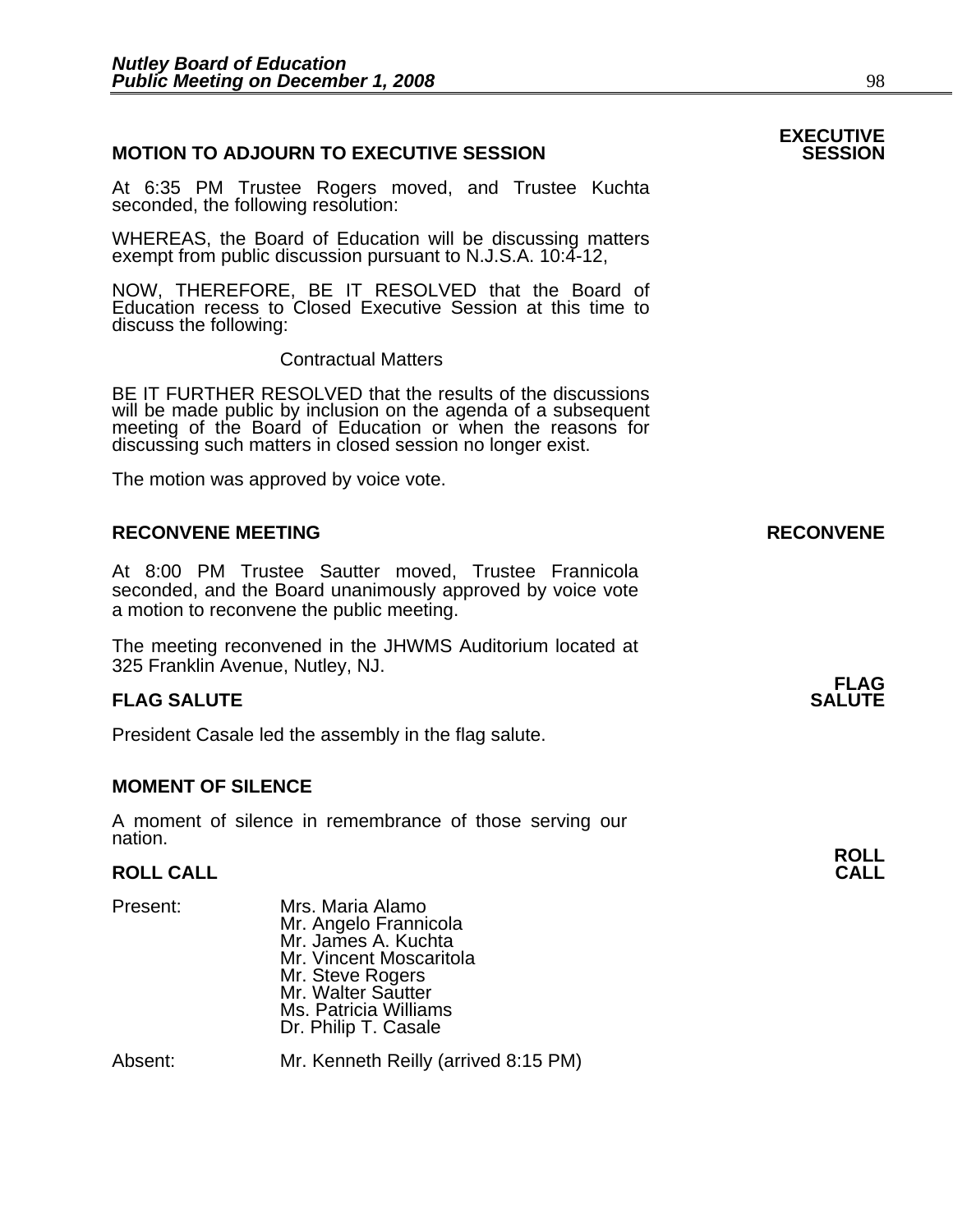Also Present: Mr. Joseph Zarra, Superintendent of Schools Mr. Michael DeVita, Business Administrator/Board Secretary

#### **RECOGNITION OF THE MILITARY FAN CLUB**

Trustee Rogers spoke about the Spring Garden students led by Mrs. Holland who are in the Military Fan Club and the positive effect it has on the students in building their character.

Mrs. Clerico, Spring Garden Principal, introduced Mrs. Holland and Ms. Holler who organize the students who sent cards and letters to the service men and women.

Mr. Zarra and the Board congratulated the students for a job well done.

#### **RECESS MEETING RECESS**

At 8:10 PM upon the suggestion of President Casale, Trustee Moscaritola moved, Trustee Frannicola seconded, and the Board unanimously approved by voice vote a motion to recess.

Trustee Reilly arrived at 8:15 PM.

#### **RECONVENE MEETING RECONVENE**

At 8:15 PM Trustee Alamo moved, Trustee Williams seconded, and the Board unanimously approved by voice vote a motion to reconvene the open public meeting.

#### **MOTION TO ADJOURN TO EXECUTIVE SESSION**

At 8:16 PM Trustee Alamo moved, and Trustee Williams seconded, the following resolution:

WHEREAS, the Board of Education will be discussing matters exempt from public discussion pursuant to N.J.S.A. 10:4-12,

NOW, THEREFORE, BE IT RESOLVED that the Board of Education recess to Closed Executive Session at this time to discuss the following:

Contractual Matters

BE IT FURTHER RESOLVED that the results of the discussions will be made public by inclusion on the agenda of a subsequent meeting of the Board of Education or when the reasons for discussing such matters in closed session no longer exist.

The motion was approved by voice vote.

### **EXECUTIVE**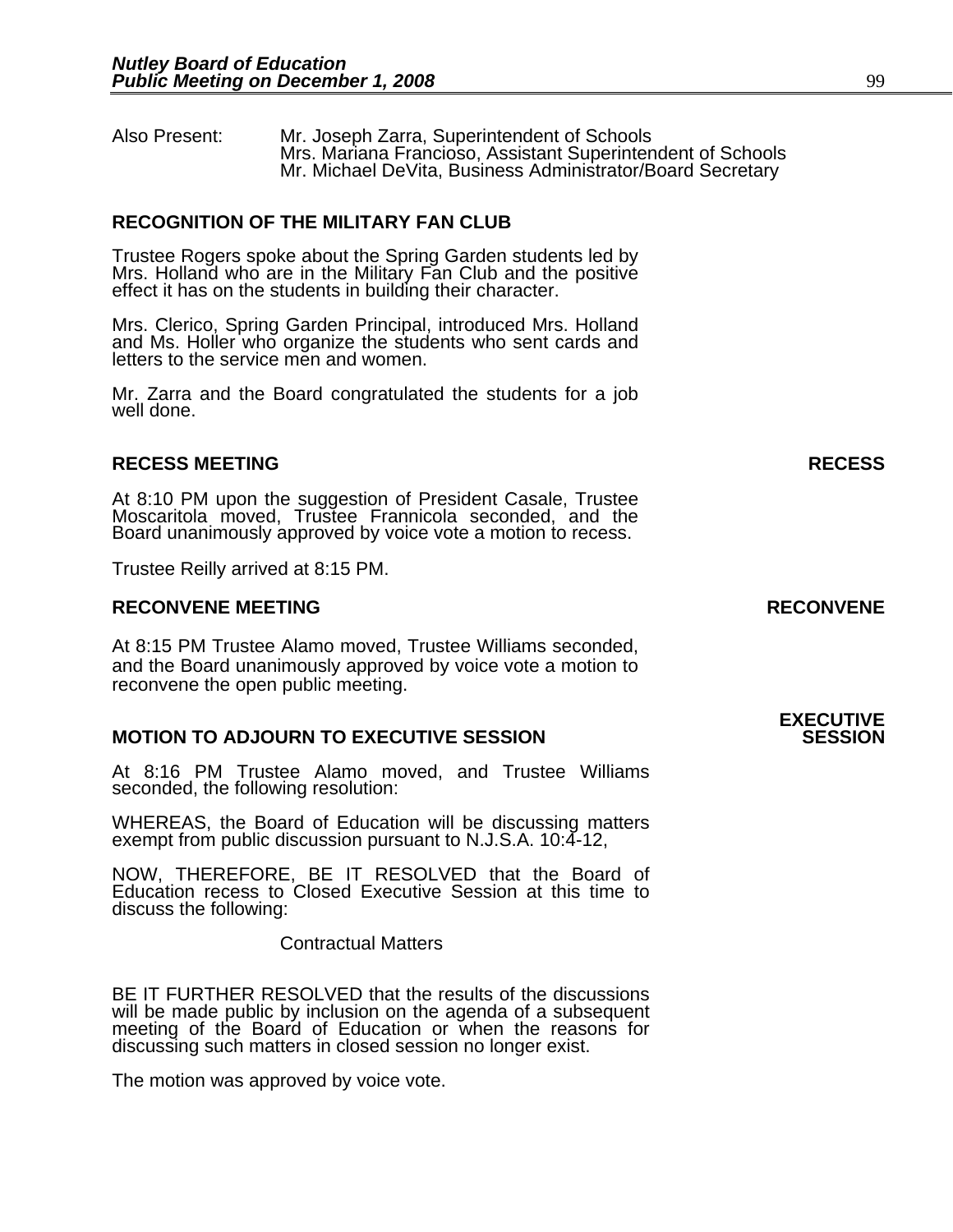#### **RECONVENE MEETING RECONVENE**

At 8:30 PM Trustee Moscaritola moved, Trustee Rogers seconded, and the Board unanimously approved by voice vote a motion to reconvene the public meeting.

Trustee Rogers spoke in depth about the benefits and suggested proceeding aggressively on the Green Schools Project and also Project Global Learning – Solar Energy. He suggested contacting Mr. Brown so the Green School Project could be up and running by January 2009.

President Casale spoke about a new committee that he instituted called the Public Information Committee. Trustee Rogers will chair the Committee and Mr. Zarra will be part of this Committee. He stated that the purpose of this Committee is to hold regular meetings with the public and put out a newsletter and use the school website to enhance accurate information throughout the district.

Trustee Rogers suggested contacting the Township to see if we can enter into a partnership with their emergency alert system. He also stated that he would be in contact with the PTO Presidents and PT Council President so they could be up and running with this process.

#### **Academic Report**

Mr. Zarra spoke about the NJQSAC and what its purpose is. He stated that the county would come in on December 16<sup>th</sup> to view data.

Mrs. Francioso spoke about Language Arts Literacy in grades<br>1- 4, revising the kindergarten curriculum, revising the math<br>curriculum grades 5-8 and next year some of the courses in the high school and grades 1-4.

Trustee Alamo asked if the Language Arts Literacy curriculum was a continuation of the 2007-08 workshops that were held. She also asked about the revisions of the SAC curriculum.

Trustee Alamo asked if the children have to take a test to get into the art curriculum in the middle school.

Trustee Alamo also asked if the Board was looking into a designated space for the OT/PT children.

Mrs. Francioso and Mr. Zarra responded to Trustee Alamo's questions.

Mr. Zarra said that all out-of-country travel has to be approved by the county superintendent.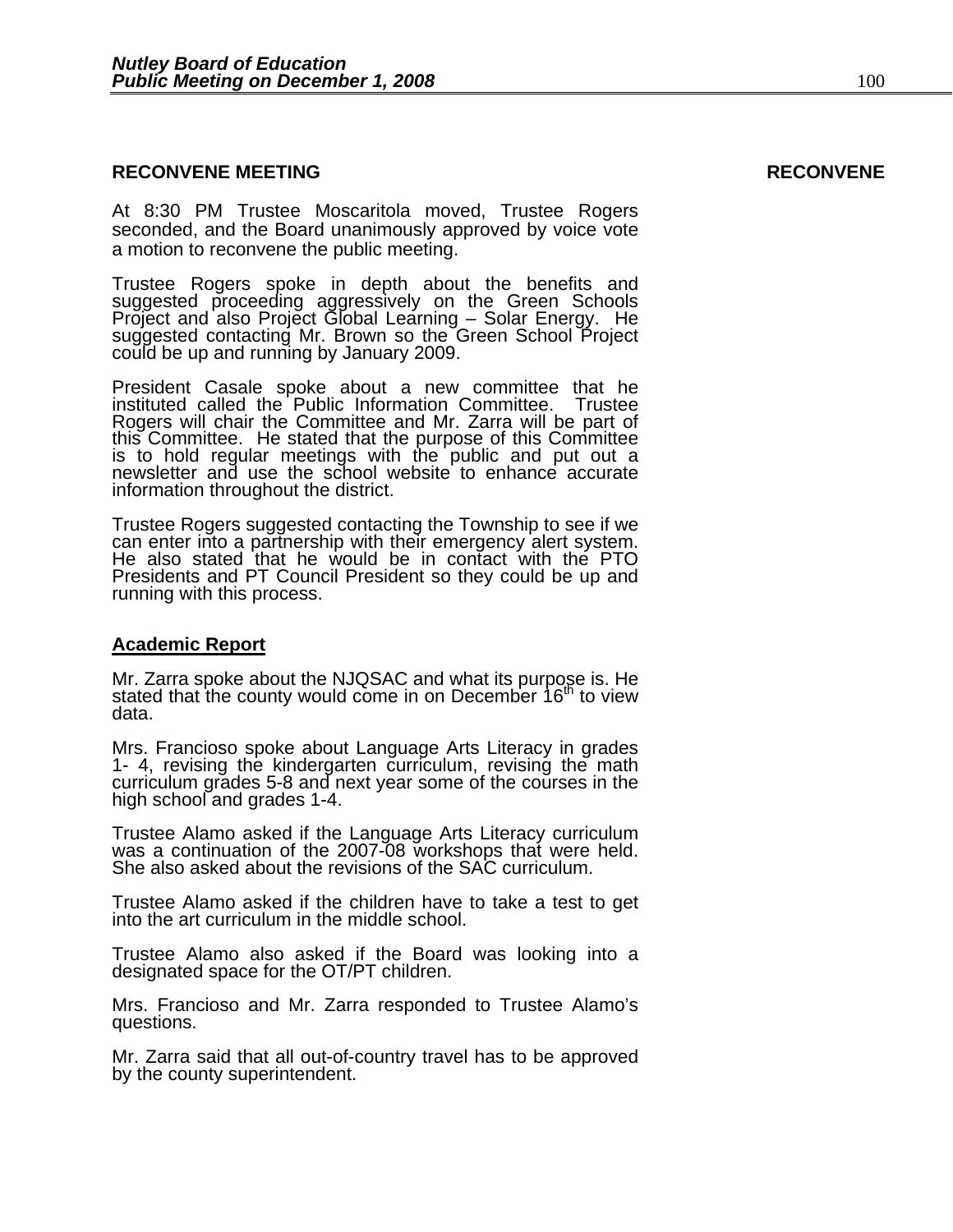#### **HEARING OF CITIZENS (Academic Report Only)**

Resident Rusignuolo asked when the schools assessments would be available to the public.

Mrs. Francioso explained why the assessments were held up. **HEARING OF** 

### **HEARING OF CITIZENS (Resolutions Only)**

**None** 

### *SUPERINTENDENT'S RESOLUTIONS*

Trustee Alamo moved, Trustee Williams seconded, a motion that the Board approves Resolutions numbers 1 and 2.

Resolutions 1 and 2 were unanimously approved by roll call vote.

#### 1. **AMENDING APPOINTMENT – Coordinator of Business & Creative Arts**

BE IT RESOLVED that the Board of Education approves the amending of the resolution Appointment – Coordinator of Business and Creative Arts, approved at the November 17, 2008 Board Meeting to reflect a longevity payment for Mr. George Ackerman of \$4,450. **APPOINT** 

#### 2. **APPOINTMENT – Secretary**

BE IT RESOLVED that the Board of Education approves the<br>appointment of Mrs. Julianne Alessio as ten-month secretary<br>to the Athletic Director for the 2008-09 school year, effective<br>January 1, 2009 at the annual salary of \$2

### *BOARD SECRETARY'S RESOLUTIONS*

Trustee Kuchta moved, Trustee Sautter seconded, a motion that the Board approves Resolutions numbers 1 - 3.

Resolutions 1 - 3 were unanimously approved by roll call vote.

**SECRETARY**

**CITIZENS** 

**AMEND APPOINTMENT COORDINATOR OF BUS. & CREATIVE ARTS** 

### **HEARING OF CITIZENS**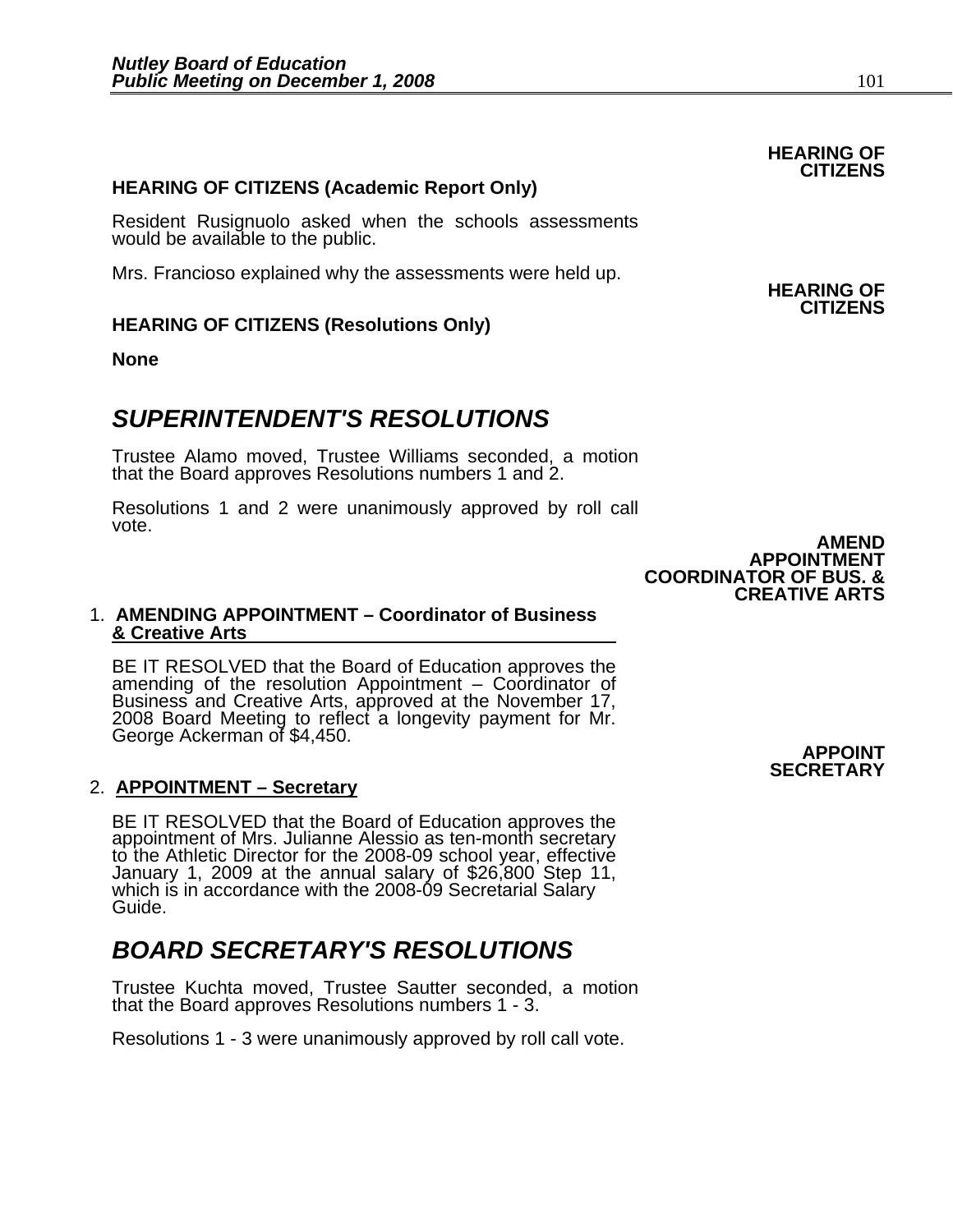#### 1. **SECRETARY & TREASURER'S REPORT**

BE IT RESOLVED that the Board of Education approves the<br>acknowledgement and acceptance of the reports of the Board<br>Secretary (Appendix A) and Treasurer of School Monies (Appendix B) for the period ending October 31, 2008.

#### 2. BILLS AND MANDATORY PAYMENTS

BE IT RESOLVED that the Board of Education approves the payment of bills and mandatory payments dated December 1, 2008 in the total amount of \$2,675,539.62 (Appendix C).

### 3. **APPROVAL OF FIELD TRIPS**

BE IT RESOLVED that the Board of Education approves the field trip list and all expenses per (Appendix D).

# 4. **APPROVAL OF PARTIAL PAYMENT TO BILL LEARY AIR CONDITIONING & HEATING**

Trustee Williams moved, Trustee Kuchta seconded, a motion that the Board approves the following Resolution:

Upon being put to a roll call vote the Resolution was approved with the following exception:

1. Trustee Moscaritola voted "No".

BE IT RESOLVED that the Board of Education approves partial payment in the following amounts to Bill Leary Air Conditioning & Heating as per the recommendation of the Board's architect and attorney.

\$ 569,478.00 – HVAC Lincoln Elementary School

\$ 574,725.70 – HVAC Washington Elementary School

Trustee Reilly stated that he had hoped that the heating situation at Washington School would have been moved further along and he is greatly disturbed by the situation there.

**SECY. & TREAS.<br>REPORTS** 

**BILLS & MANDATORY C**

**APPROVAL OF D FIELD TRIPS**

 **APPROVAL PARTIAL PAYMENT BILL LEARY**